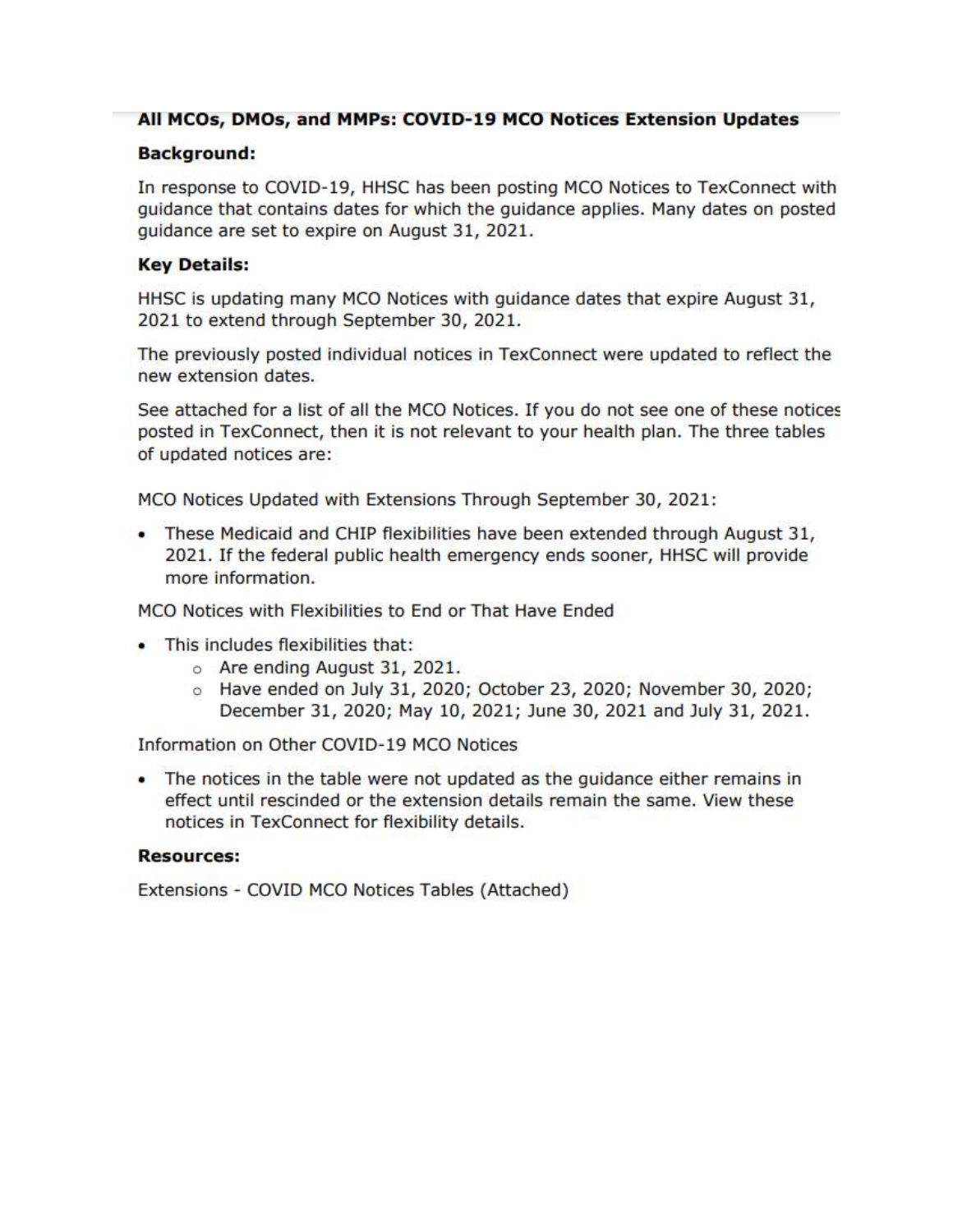# **MCO Notices Extension Updates**

Updates made August 26, 2021

# **MCO Notices Updated with Extensions Through September 30, 2021\***

*The following Medicaid and CHIP flexibilities have been extended through September 30, 2021. If the federal public health emergency ends sooner, HHSC will provide more information.*

| <b>Title of MCO Notice:</b>                                                                                                                                                                                                                                                                                                                        | <b>Issued On:</b> |
|----------------------------------------------------------------------------------------------------------------------------------------------------------------------------------------------------------------------------------------------------------------------------------------------------------------------------------------------------|-------------------|
| Unannounced Visit Policy Repealed                                                                                                                                                                                                                                                                                                                  | Aug. 2, 2021      |
| Resumption of In Person Assessments & Service Coordination Visits: Assessment Reporting<br>Amendments                                                                                                                                                                                                                                              | July 29, 2021     |
| Resumption of In-Person Assessments & Service Coordination Visits<br>For additional guidance, see "Resumption of In Person Assessments & Service Coordination<br>Visits: Assessment Reporting Amendments" posted July 29, 2021.                                                                                                                    | June 14, 2021     |
| Suspension of Unannounced Visit Requirement<br>For updated guidance, see "Unannounced Visit Policy Repealed" notice posted on Aug. 2,<br>2021.                                                                                                                                                                                                     | Jan. 25, 2021     |
| Texas Health Steps Recipient Reminder Letters for Telemedicine Medical Checkups                                                                                                                                                                                                                                                                    | Jan. 21, 2021     |
| Updated Guidance-Completing Initial Assessments & Reassessments for Expiring Individual<br>Service Plan<br>For updated guidance, see "Resumption of In-Person Assessments & Service Coordination<br>Visits" notice published June 14, 2021.                                                                                                        | Oct. 27, 2020     |
| Completing Reassessments for Expiring Individual Service Plans<br>For updated guidance, see "Updated Guidance-Completing Initial Assessments &<br>Reassessments for Expiring Individual Service Plan" notice published Oct. 27, 2020 and<br>"Resumption of In-Person Assessments & Service Coordination Visits" notice published June<br>14, 2021. | Sept. 21, 2020    |
| Guidance Regarding Third Party Resources for STAR Health Member                                                                                                                                                                                                                                                                                    | Aug. 24, 2020     |
| Guidance for MCOs and MMPs Regarding New and Initial Prior Authorizations                                                                                                                                                                                                                                                                          | June 29, 2020     |
| COVID-19 Guidance: Temporarily Allow Verbal Consent from Members on Service Plans &<br><b>Related Forms</b>                                                                                                                                                                                                                                        | June 17, 2020     |
| Updated Guidance: CHIP Office Visit Co-Payments, Updated Reimbursement Process                                                                                                                                                                                                                                                                     | June 8, 2020      |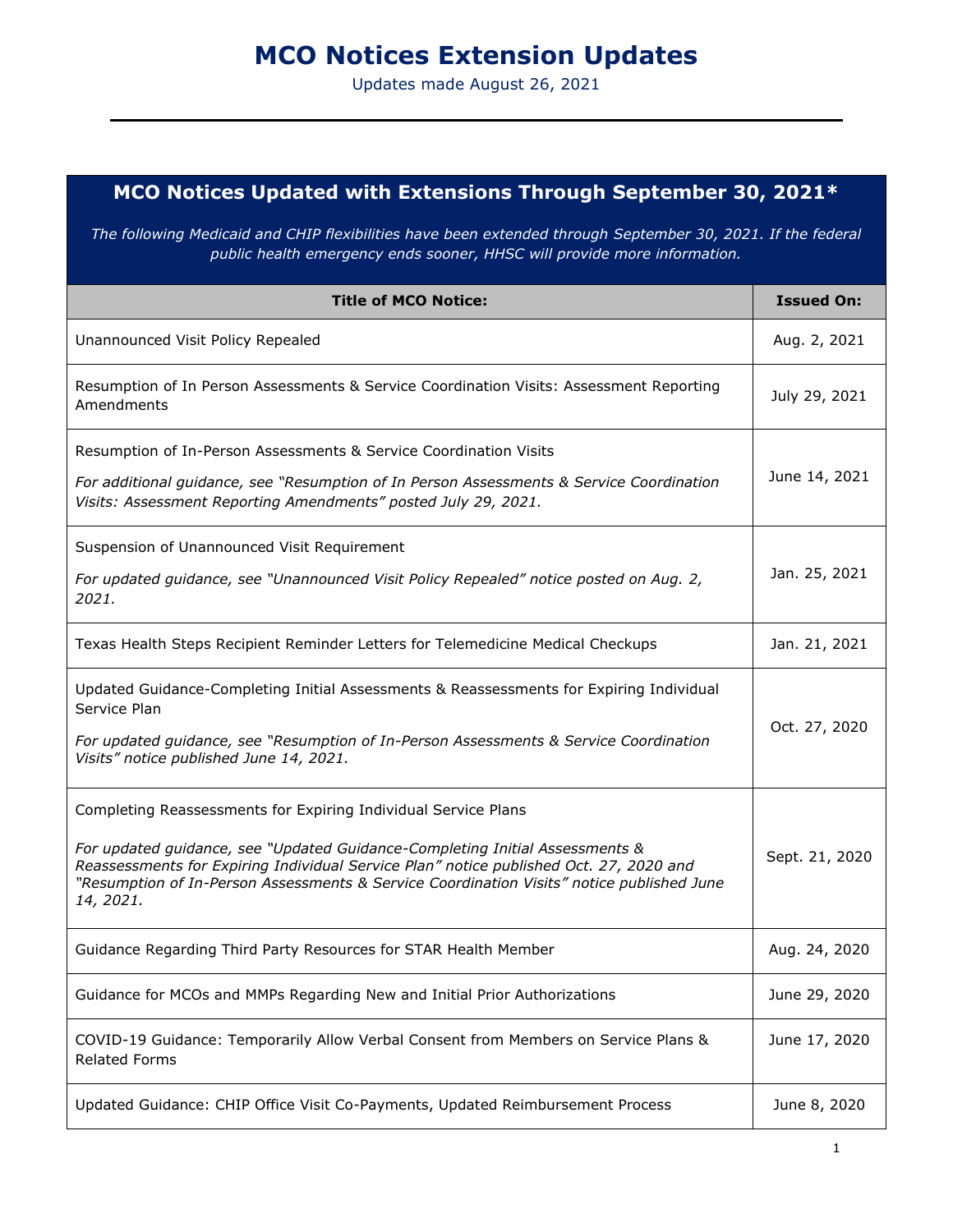| CHIP Office Visit Co-Payments, Updated Reimbursement Process                                                                                                                                                                                                                                                                                                                                                                                                                                                                                                                                                         | May 18, 2020   |
|----------------------------------------------------------------------------------------------------------------------------------------------------------------------------------------------------------------------------------------------------------------------------------------------------------------------------------------------------------------------------------------------------------------------------------------------------------------------------------------------------------------------------------------------------------------------------------------------------------------------|----------------|
| New Guidance: THSteps Medical Checkups via Remote Delivery During Implementing COVID-<br>19 Restrictions                                                                                                                                                                                                                                                                                                                                                                                                                                                                                                             | May 11, 2020   |
| Provider Enrollment Requirement Waivers due to COVID-19                                                                                                                                                                                                                                                                                                                                                                                                                                                                                                                                                              |                |
| The flexibility to use the Texas Medicaid Public Health Emergency provider enrollment<br>application in place of the standard provider enrollment application will end July 31, 2021.<br>For more information, view the MCO Notice published in TexConnect on July 15, 2021 titled<br>"Public Health Emergency Enrollment Application Will No Longer be Available for Use".                                                                                                                                                                                                                                          | April 2, 2020  |
| The content in the April 2, 2020 notice also lists a flexibility to extend revalidation due dates<br>for currently enrolled providers - this flexibility has NOT been determined to end at this time.                                                                                                                                                                                                                                                                                                                                                                                                                |                |
| Add Rural Health Clinics as Telehealth and Telemedicine Sites                                                                                                                                                                                                                                                                                                                                                                                                                                                                                                                                                        | March 27, 2020 |
| COVID-19 Guidance: Oral Requests for an Appeal                                                                                                                                                                                                                                                                                                                                                                                                                                                                                                                                                                       | March 26, 2020 |
| COVID-19 Guidance: Fair Hearing Request Extensions                                                                                                                                                                                                                                                                                                                                                                                                                                                                                                                                                                   | March 26, 2020 |
| COVID-19 Guidance: Fair Hearing Determination Extensions                                                                                                                                                                                                                                                                                                                                                                                                                                                                                                                                                             | March 26, 2020 |
| COVID-19 Guidance: Appeal and Continuation of Benefit Request Extensions<br>The flexibility to extend deadlines that requires a person to request continuation of benefits<br>from 10 days to 30 days ended June 30, 2021. A new notice with updated guidance was<br>posted June 3, 2021 titled "Update to COVID-19 Guidance: Continuation of Benefit Request<br>Extension to End June 30, 2021".<br>The content in the March 26 notice also lists a flexibility to extend the timeframe to 90 days<br>for a member to request an internal appeal - this flexibility has NOT been determined to end<br>at this time. | March 26, 2020 |
| COVID-19 Guidance for the Consumer Directed Services (CDS) Option                                                                                                                                                                                                                                                                                                                                                                                                                                                                                                                                                    | March 24, 2020 |
| COVID-19 Guidance for MCOs regarding Durable Medical Equipment                                                                                                                                                                                                                                                                                                                                                                                                                                                                                                                                                       | March 24, 2020 |
| Waiver of CHIP Copayments                                                                                                                                                                                                                                                                                                                                                                                                                                                                                                                                                                                            | March 23, 2020 |
| Claims for Telephone (Audio-Only) Behavioral Health Services                                                                                                                                                                                                                                                                                                                                                                                                                                                                                                                                                         | March 20, 2020 |
| Claims for Telephone (Audio-Only) Medical Services                                                                                                                                                                                                                                                                                                                                                                                                                                                                                                                                                                   | March 20, 2020 |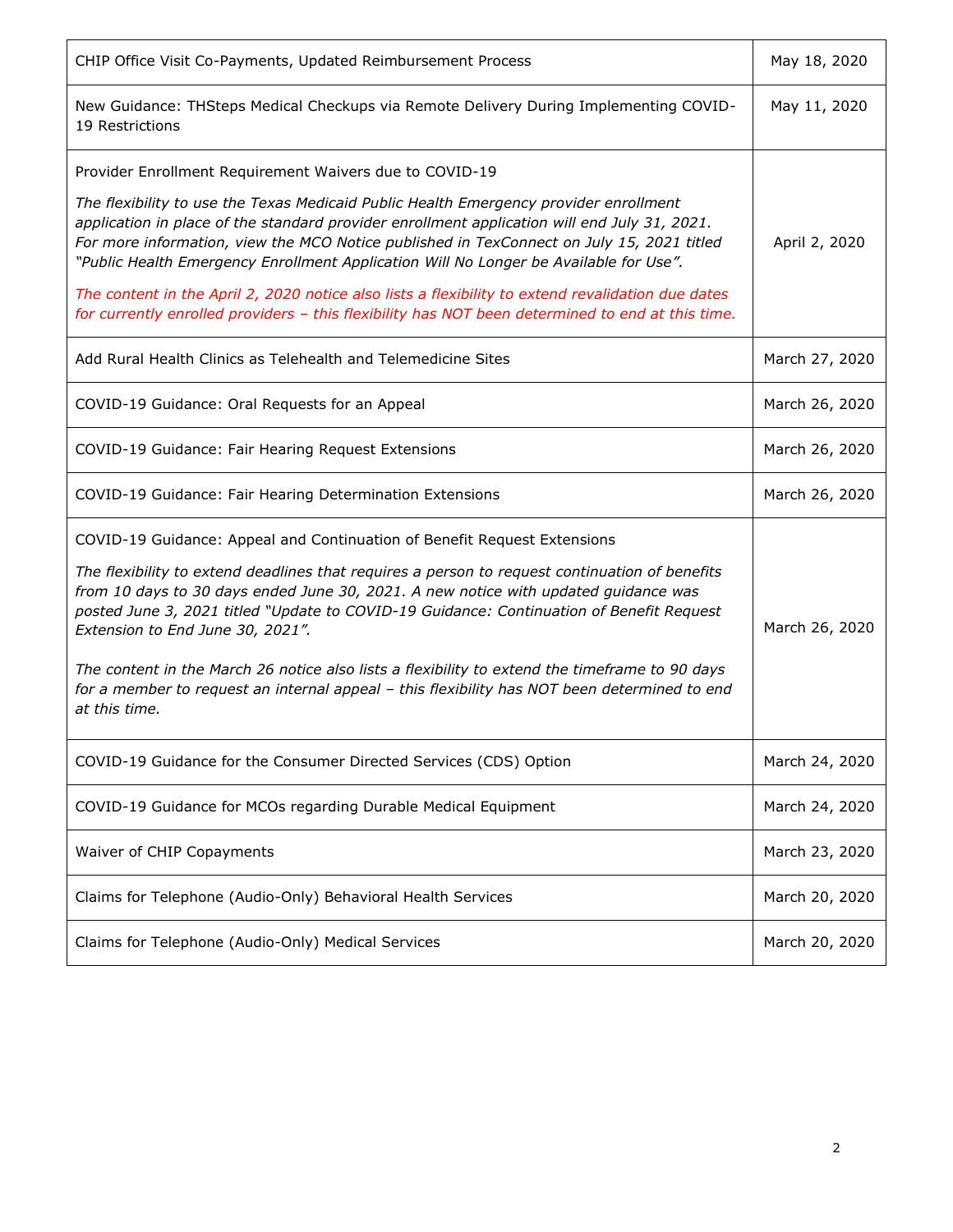| MCO Notices with Flexibilities to End or That Have Ended                                                                                                                                                                                                                                                                                                                                                                                                                         |                   |
|----------------------------------------------------------------------------------------------------------------------------------------------------------------------------------------------------------------------------------------------------------------------------------------------------------------------------------------------------------------------------------------------------------------------------------------------------------------------------------|-------------------|
| <b>Flexibility Ending Aug. 31, 2021</b>                                                                                                                                                                                                                                                                                                                                                                                                                                          |                   |
| <b>Title of MCO Notice:</b>                                                                                                                                                                                                                                                                                                                                                                                                                                                      | <b>Issued On:</b> |
| Provider Enrollment Application Waivers to End                                                                                                                                                                                                                                                                                                                                                                                                                                   | Aug. 12, 2021     |
| End of Flexibility: STAR Kids Assessment Extensions                                                                                                                                                                                                                                                                                                                                                                                                                              | Aug. 5, 2021      |
| COVID-19 Guidance: Face to Face Visits and Service Coordination/Case Management                                                                                                                                                                                                                                                                                                                                                                                                  |                   |
| The flexibility to suspend service coordination requirements for face-to-face visits, offering<br>telehealth or telephonic service coordination instead, when appropriate, will end August 31,<br>2021. For updated guidance, view the June 14, 2021 notice titled "Resumption of In-Person<br>Assessments & Service Coordination Visits".                                                                                                                                       | March 26, 2020    |
| Action Needed: Compliance with New CMS COVID-19 Guidance: Eligibility, Enrollment, &<br><b>EPSDT Benefits</b>                                                                                                                                                                                                                                                                                                                                                                    |                   |
| Approved July 22, 2021, all STAR Kids age outs who were extended under the PHE will<br>complete their transitions effective August 1, 2021. Individuals ageing out starting in May<br>2021 are following normal timelines and processes. A new MCO Notice with more details will<br>be published to TexConnect soon. The other guidance listed in the notice remains in effect<br>until further information is provided.                                                         | Feb. 12, 2021     |
| Compliance with New CMS COVID-19 Guidance - Age Out Transitions and Waiver<br><b>Terminations</b><br>Approved July 22, 2021, all STAR Kids age outs who were extended under the PHE will<br>complete their transitions effective August 1, 2021. Individuals ageing out starting in May<br>2021 are following normal timelines and processes. For updated guidance, view the MCO<br>Notice posted to TexConnect on Aug. 5, 2021 titled "End of Flexibility: STAR Kids Assessment | Jan. 29, 2021     |
| Extensions". The other guidance listed in the notice remains in effect until further information<br>is provided.                                                                                                                                                                                                                                                                                                                                                                 |                   |
| <b>Flexibility Ended July 31, 2021</b>                                                                                                                                                                                                                                                                                                                                                                                                                                           |                   |
| <b>Title of MCO Notice:</b>                                                                                                                                                                                                                                                                                                                                                                                                                                                      | <b>Issued On:</b> |
| COVID-19 Early Refills and 90-day Supply Information                                                                                                                                                                                                                                                                                                                                                                                                                             | Aug. 16, 2021     |
| Public Health Emergency Enrollment Application Will No Longer be Available for Use                                                                                                                                                                                                                                                                                                                                                                                               | July 15, 2021     |
| HHSC Reinstates NAP Designations with July 29 PDL Implementation                                                                                                                                                                                                                                                                                                                                                                                                                 | July 1, 2021      |
| NAP Status Ended on Daily Formulary File for Non-Preferred Drugs Effective April 26                                                                                                                                                                                                                                                                                                                                                                                              | April 27, 2020    |
| For updated guidance, view the MCO Notice published to TexConnect on July 1, 2021 titled<br>"HHSC Reinstates NAP Designations with July 29 PDL Implementation".                                                                                                                                                                                                                                                                                                                  |                   |
| No Signature Required for Prescription Drug Delivery                                                                                                                                                                                                                                                                                                                                                                                                                             | April 20, 2020    |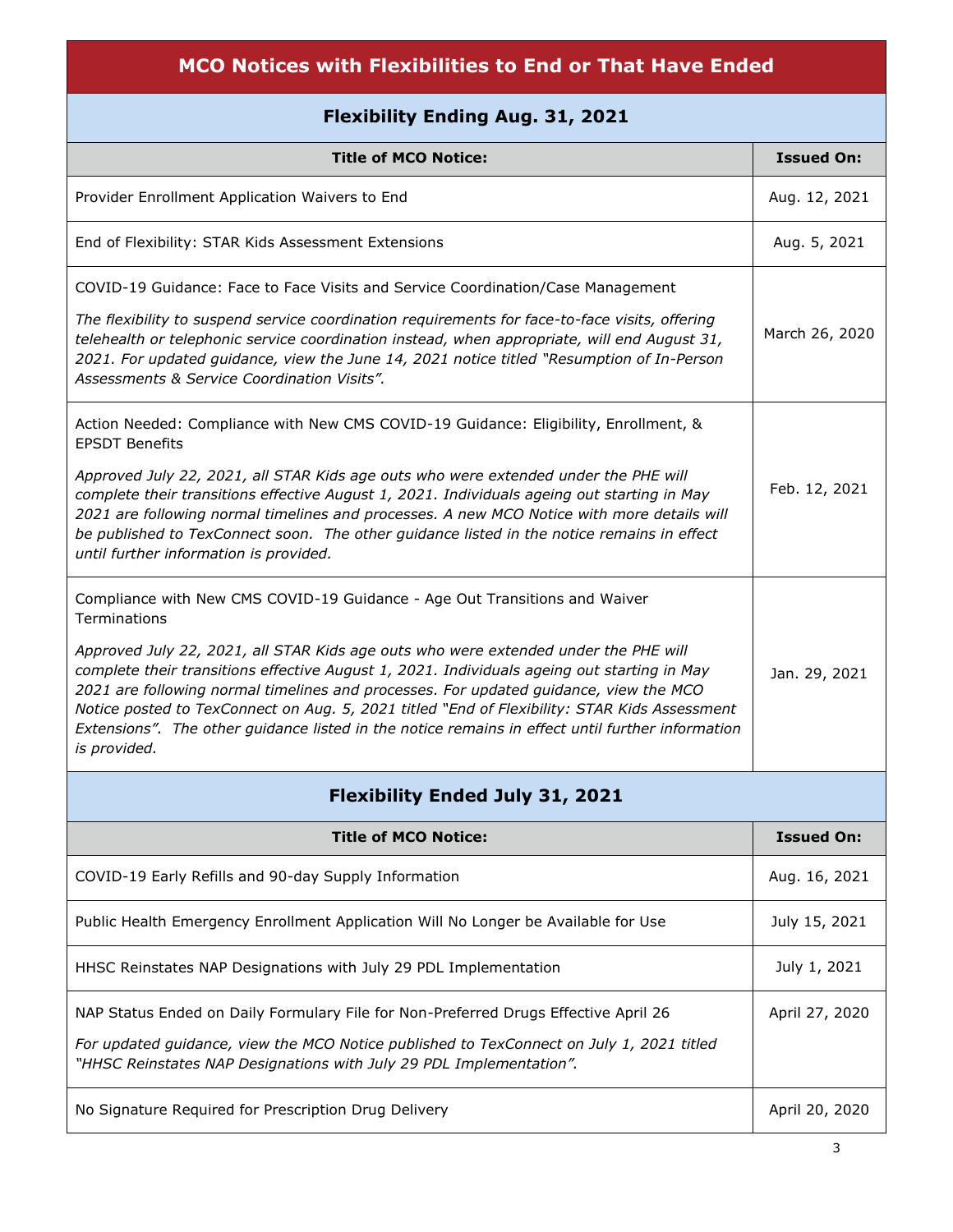| Provider Enrollment Requirement Waivers due to COVID-19<br>The flexibility to use the Texas Medicaid Public Health Emergency provider enrollment<br>application in place of the standard provider enrollment application will end July 31, 2021.<br>For more information, view the MCO Notice published in TexConnect on July 15, 2021 titled<br>"Public Health Emergency Enrollment Application Will No Longer be Available for Use".<br>The content in the April 2, 2020 notice also lists a flexibility to extend revalidation due dates<br>for currently enrolled providers - this flexibility has NOT been determined to end at this time. | April 2, 2020     |
|-------------------------------------------------------------------------------------------------------------------------------------------------------------------------------------------------------------------------------------------------------------------------------------------------------------------------------------------------------------------------------------------------------------------------------------------------------------------------------------------------------------------------------------------------------------------------------------------------------------------------------------------------|-------------------|
| Pharmacy Benefit Updates Related to the Coronavirus (COVID-19) Outbreak<br>For updated guidance, view the MCO Notice published to TexConnect on Aug. 16, 2021 titled<br>"COVID-19 Early Refills and 90-day Supply Information".                                                                                                                                                                                                                                                                                                                                                                                                                 | March 20, 2020    |
| <b>Flexibility Ended June 30, 2021</b>                                                                                                                                                                                                                                                                                                                                                                                                                                                                                                                                                                                                          |                   |
| <b>Title of MCO Notice:</b>                                                                                                                                                                                                                                                                                                                                                                                                                                                                                                                                                                                                                     | <b>Issued On:</b> |
| Update to COVID-19 Guidance: Continuation of Benefit Request Extension to End June 30,<br>2021                                                                                                                                                                                                                                                                                                                                                                                                                                                                                                                                                  | June 3, 2021      |
| HHSC to Resume Quarterly Specialty Drug List in July 2021                                                                                                                                                                                                                                                                                                                                                                                                                                                                                                                                                                                       | May 17, 2021      |
| COVID-19 Guidance: Appeal and Continuation of Benefit Request Extensions<br>The flexibility to extend deadlines that requires a person to request continuation of benefits<br>from 10 days to 30 days ended June 30, 2021. A new notice with updated guidance was<br>posted June 3, 2021 titled "Update to COVID-19 Guidance: Continuation of Benefit Request<br>Extension to End June 30, 2021".<br>The content in the March 26 notice also lists a flexibility to extend the timeframe to 90 days<br>for a member to request an internal appeal - this flexibility has NOT been determined to end<br>at this time.                            | March 26, 2020    |
| Specialty Drug List from Quarter Four (December 2019) Remains in Effect<br>The current SDL will remain in effect until June 30, 2021 or until rescinded. The July 2021<br>SDL publication will resume and a new notice with updated guidance was posted May 17,<br>2021 titled "HHSC to Resume Quarterly Specialty Drug List in July 2021".                                                                                                                                                                                                                                                                                                     | May 22, 2020      |
| <b>Flexibility Ended May 10, 2021</b>                                                                                                                                                                                                                                                                                                                                                                                                                                                                                                                                                                                                           |                   |
| <b>Title of MCO Notice:</b>                                                                                                                                                                                                                                                                                                                                                                                                                                                                                                                                                                                                                     | <b>Issued On:</b> |
| End of COVID-19 MDS Authorization Extensions for Nursing Facility Providers                                                                                                                                                                                                                                                                                                                                                                                                                                                                                                                                                                     | April 27, 2021    |
| COVID-19 Guidance: Nursing Facility MDS Authorization Extensions<br>For updated guidance, see "End of COVID-19 MDS Authorization Extensions for Nursing<br>Facility Providers" notice posted on April 27, 2021.                                                                                                                                                                                                                                                                                                                                                                                                                                 | April 9, 2020     |
| <b>Flexibilities Ended December 31, 2020</b>                                                                                                                                                                                                                                                                                                                                                                                                                                                                                                                                                                                                    |                   |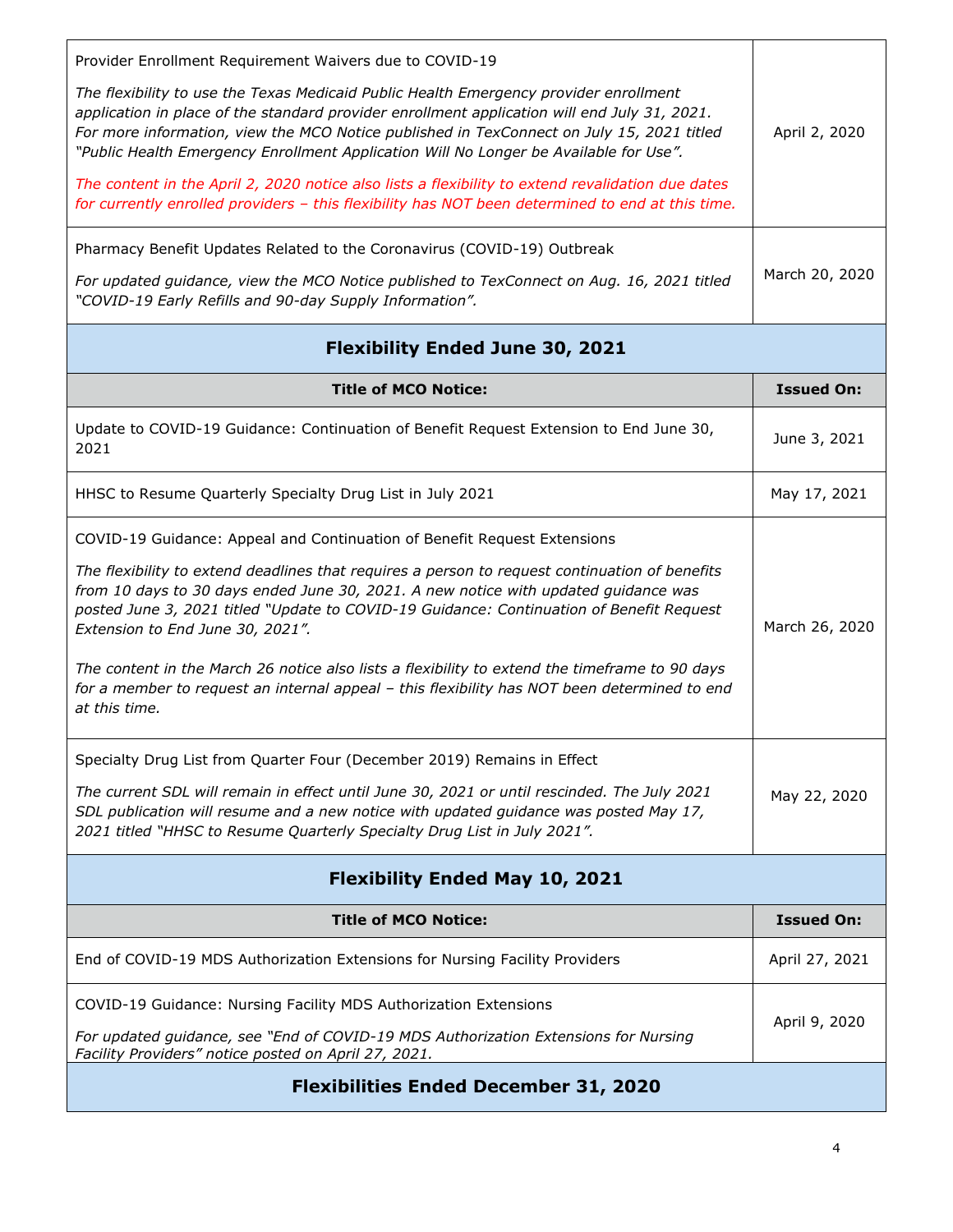| <b>Title of MCO Notice:</b>                                                                                                                                                                | <b>Issued On:</b> |
|--------------------------------------------------------------------------------------------------------------------------------------------------------------------------------------------|-------------------|
| Temporary EVV Policies for COVID-19 to end Dec. 31, 2020                                                                                                                                   | Nov. 24, 2020     |
| 90-Day Prior Authorization Extensions to End Dec. 31. 2020                                                                                                                                 | Nov. 24, 2020     |
| Post EVV Communications by Oct. 26                                                                                                                                                         |                   |
| For updated guidance, see "Temporary EVV Policies for COVID-19 to end Dec. 31, 2020"<br>notice published on Nov. 24, 2020.                                                                 | Oct. 12, 2020     |
| Post Temporary EVV Policies for COVID-19 by Aug. 20                                                                                                                                        |                   |
| For updated guidance, see "Temporary EVV Policies for COVID-19 to end Dec. 31, 2020"<br>notice published on Nov. 24, 2020.                                                                 | Aug. 6, 2020      |
| Clarification to Guidance for MCOs and MMPs Regarding Extensions for Existing Prior<br>Authorizations                                                                                      |                   |
| For updated guidance, see "90-Day Prior Authorization Extensions to End Dec. 31. 2020"<br>notice published Nov. 24, 2020.                                                                  | April 14, 2020    |
| Clarification: Guidance for MCOs and MMPs regarding Extensions for Existing Prior<br>Authorizations                                                                                        |                   |
| For updated guidance, see "90-Day Prior Authorization Extensions to End Dec. 31. 2020"<br>notice published Nov. 24, 2020.                                                                  | April 3, 2020     |
| Updated: Guidance for MCOs and MMPs regarding Extensions for Existing Prior Authorizations                                                                                                 |                   |
| For updated guidance, see "90-Day Prior Authorization Extensions to End Dec. 31. 2020"<br>notice published Nov. 24, 2020.                                                                  | March 31, 2020    |
| Post Temporary EVV Policies by April 6                                                                                                                                                     |                   |
| For updated guidance, see "Temporary EVV Policies for COVID-19 to end Dec. 31, 2020"<br>notice published on Nov. 24, 2020.                                                                 | March 23, 2020    |
| Medicaid and CHIP Managed Care Provider Re-credentialing - COVID-19: Revised Due Date<br>Extensions                                                                                        |                   |
| This notice was not updated as the flexibility ended Dec. 31, 2020.                                                                                                                        | July 16, 2020     |
| Medicaid and CHIP Managed Care Provider Re-credentialing - COVID-19                                                                                                                        |                   |
| For updated guidance, see "Medicaid and CHIP Managed Care Provider Re-credentialing -<br>COVID-19: Revised Due Date Extensions" notice published July 16.                                  | June 18, 2020     |
| <b>Flexibilities Ended November 30, 2020</b>                                                                                                                                               |                   |
| <b>Title of MCO Notice:</b>                                                                                                                                                                | <b>Issued On:</b> |
| FQHC Reimbursement for Telemedicine (Physician Deliv.) & Telehealth (Non-Physician-Deliv.)<br>Services                                                                                     |                   |
| Effective Dec. 1, 2020, FQHCs may be reimbursed as telemedicine and telehealth distant site<br>provider as permanent policy change per S.B. 670, Texas Legislature, Regular Session, 2019. | March 19, 2020    |
| <b>Flexibilities Ended October 23, 2020</b>                                                                                                                                                |                   |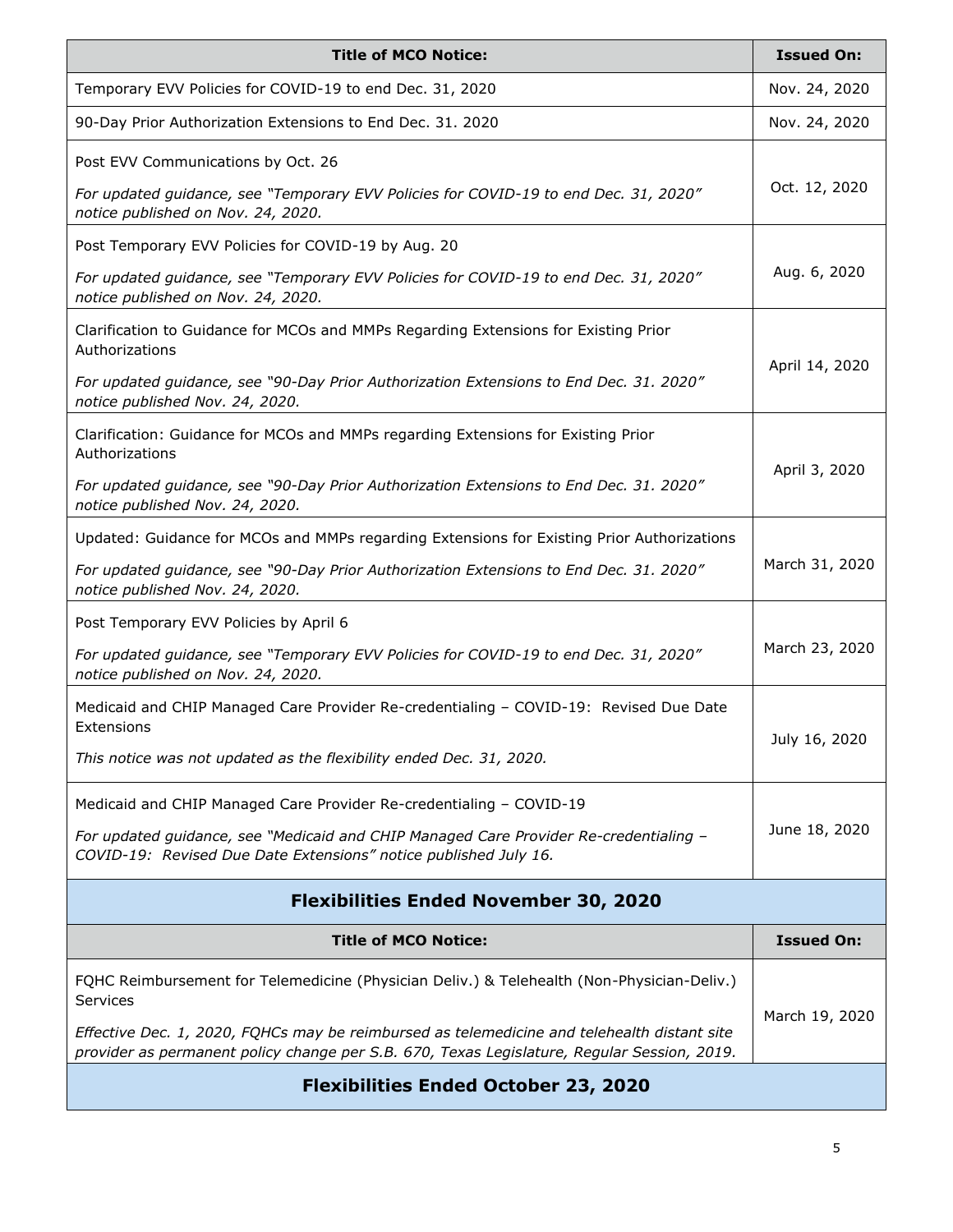| <b>Title of MCO Notice:</b>                                                                                                                                                                                                      | <b>Issued On:</b> |
|----------------------------------------------------------------------------------------------------------------------------------------------------------------------------------------------------------------------------------|-------------------|
| THSteps Medical and Dental Checkups during COVID-19                                                                                                                                                                              |                   |
| This notice was not updated as the flexibility ended Oct. 23, 2020. For guidance on the<br>flexibility ending, see the notice titled, "THSteps Outreach and Education to Farmworker<br>Children Waiver Ended" published Nov. 12. | April 17, 2020    |
| <b>Flexibilities Ended July 31, 2020</b>                                                                                                                                                                                         |                   |
| <b>Title of MCO Notice:</b>                                                                                                                                                                                                      | <b>Issued On:</b> |
| COVID-19: MCO Appeal Determination Extension Reporting<br>This notice was not updated as the flexibility ended July 31, 2020.                                                                                                    | May 5, 2020       |
| COVID-19 Guidance: MCO Appeal Determinations<br>This notice was not updated as the flexibility ended July 31, 2020.                                                                                                              | March 26, 2020    |

| <b>Information on Other COVID-19 MCO Notices</b>                                                                                                                                                  |                   |
|---------------------------------------------------------------------------------------------------------------------------------------------------------------------------------------------------|-------------------|
| <b>Title of MCO Notice:</b>                                                                                                                                                                       | <b>Issued On:</b> |
| COVID-19 Vaccine Administration Procedure Codes 0003A and 0013A Are Now Benefits                                                                                                                  | Aug. 24, 2021     |
| Amended: MCO Recoupments Related to Temporary EVV COVID-19 Policies<br>This notice was not updated as the details remain the same and the guidance is in effect.                                  | Aug. 23, 2021     |
| Update to COVID-19 Testing Billing<br>This notice was not updated as the details remain the same and the guidance is in effect.                                                                   | Aug. 9, 2021      |
| Addition of Procedure Codes M0247, Q0247 and Q0244 Approved for Treatment of COVID-19<br>Through EAU<br>This notice was not updated as the details remain the same and the guidance is in effect. | July 19, 2021     |
| COVID-19 Reimbursement Strategy Update<br>This notice was not updated as the details remain the same and the guidance is in effect.                                                               | June 24, 2021     |
| Home Health Agencies Will Be Reimbursed for COVID-19 Vaccine Administration Procedure<br>Codes<br>This notice was not updated as the details remain the same and the guidance is in effect.       | June 17, 2021     |
| MCO Recoupments Related to Temporary EVV COVID-19 Policies                                                                                                                                        | June 17, 2021     |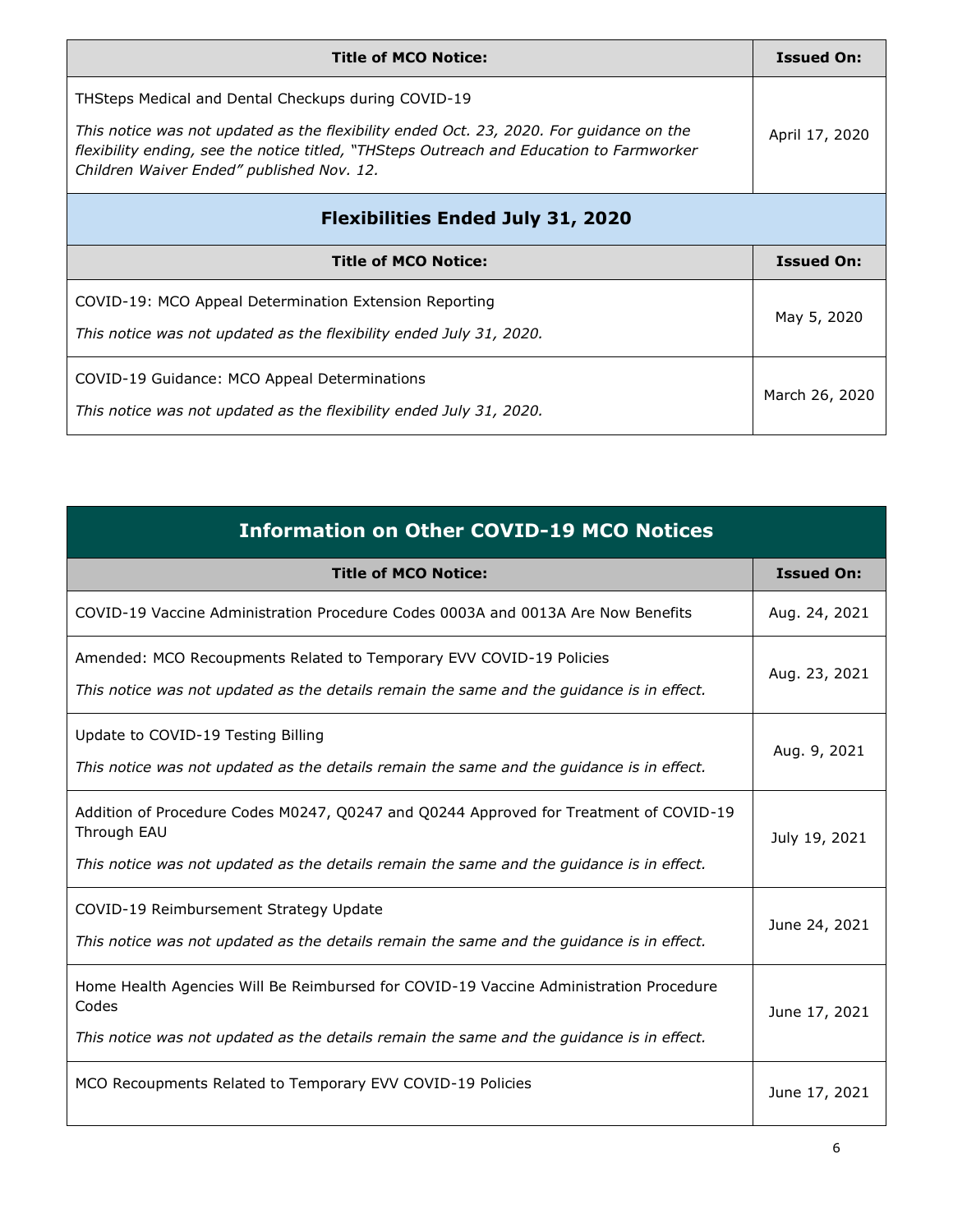| For updated guidance, view the MCO Notice in TexConnect titled "Amended: MCO<br>Recoupments Related to Temporary EVV COVID-19 Policies" published on Aug. 23, 2021.                                                    |                |
|------------------------------------------------------------------------------------------------------------------------------------------------------------------------------------------------------------------------|----------------|
| Update to Procedure Code S8301 for Infection Control Supplies<br>This notice was not updated as the details remain the same and the guidance is in effect.                                                             | June 10, 2021  |
| COVID-19 CHIP Renewals<br>This notice was not updated as the details remain the same and the guidance is in effect.                                                                                                    | June 7, 2021   |
| CLIA Update: QW Modifier Required for COVID-19 Testing Procedure Code 87636<br>This notice was not updated as the details remain the same and the guidance is in effect.                                               | June 1, 2021   |
| Administration of COVID-19 Vaccination for Medicaid Members who are Homebound<br>This notice was not updated as the details remain the same and the guidance is in effect.                                             | May 27, 2021   |
| Directed Payment Programs and COVID-19 Claims<br>This notice was not updated as the details remain the same and the guidance is in effect until<br>rescinded.                                                          | May 13, 2021   |
| Medicaid Allows Pfizer BioNTech COVID-19 Vaccine for Emergency Use in Adolescents<br>This notice was not updated as the details remain the same and the guidance is in effect until<br>rescinded.                      | May 13, 2021   |
| COVID-19 Vaccine and Vaccine Administration Procedure Codes<br>This notice was not updated as the details remain the same and the guidance is in effect until<br>rescinded.                                            | May 11, 2021   |
| Pfizer National Drug Codes (NDCs) for COVID-19 Vaccine<br>This notice was not updated as the details remain the same and the guidance is in effect until<br>rescinded.                                                 | May 10, 2021   |
| COVID-19 Related Processing Delays Resulting in Blank Enrollment Files<br>This notice was not updated as the details remain the same.                                                                                  | May 6, 2021    |
| Proposed COVID-19 Treatment Reimbursement Strategy Update<br>This notice was not updated as the details remain the same and the guidance is in effect until<br>rescinded.                                              | May 3, 2021    |
| Updated COVID-19 Lab Procedure Codes Eligible for Reimbursement to Pharmacists &<br>Pharmacy Providers<br>This notice was not updated as the details remain the same and the guidance is in effect until<br>rescinded. | April 26, 2021 |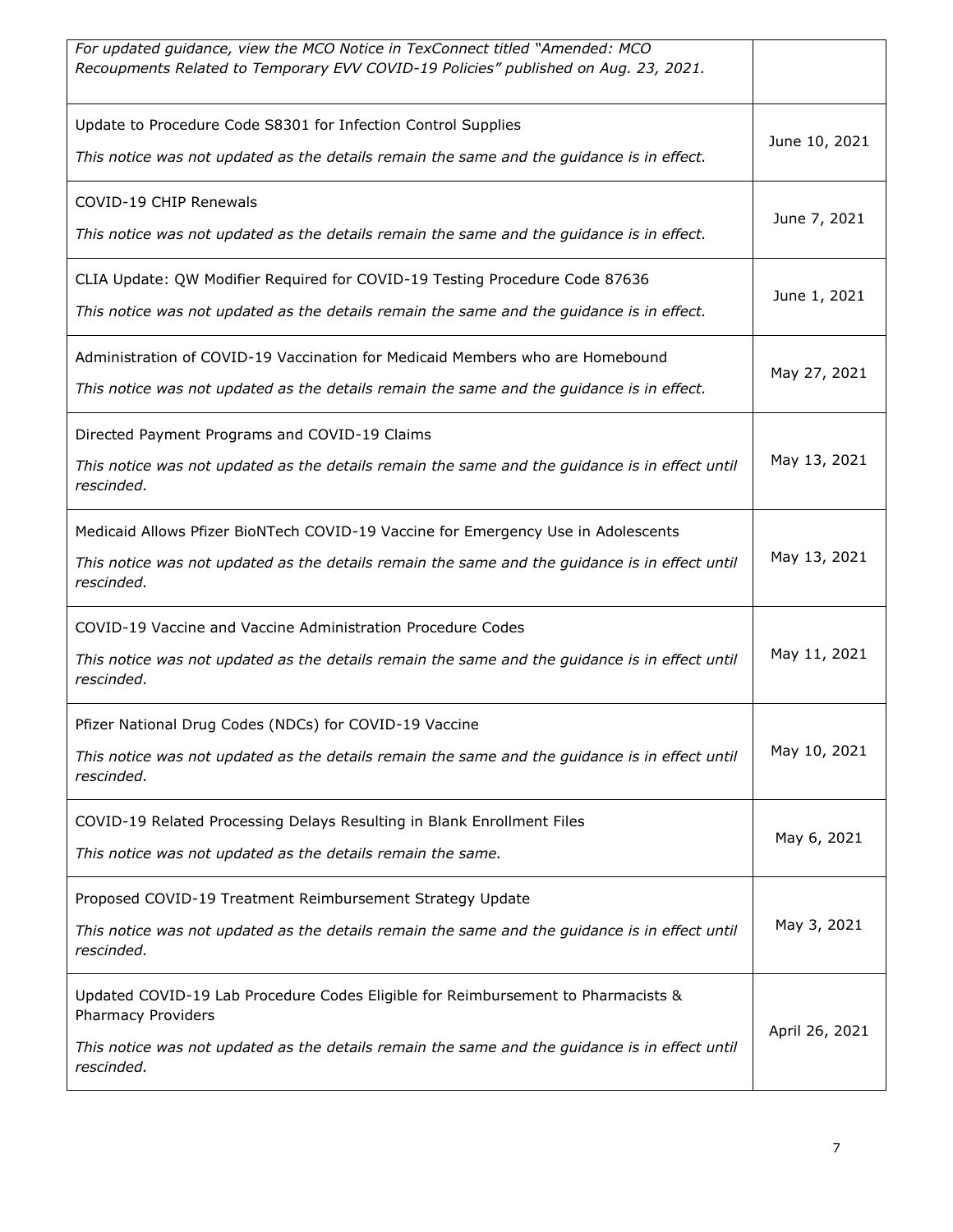| COVID-19 Vaccine Administration Procedure Codes for FQHCs and RHCs<br>This notice was not updated as the details remain the same and the guidance is in effect until                                                                                                                                                                                                                                                     | April 19, 2021 |
|--------------------------------------------------------------------------------------------------------------------------------------------------------------------------------------------------------------------------------------------------------------------------------------------------------------------------------------------------------------------------------------------------------------------------|----------------|
| rescinded.                                                                                                                                                                                                                                                                                                                                                                                                               |                |
| COVID-19 Vaccine Administration Rate Change Effective April 1                                                                                                                                                                                                                                                                                                                                                            |                |
| This notice was not updated as the details remain the same and the guidance is in effect until<br>rescinded.                                                                                                                                                                                                                                                                                                             | April 1, 2021  |
| STAR Health CANS 2.0 Assessment Available Via Telehealth                                                                                                                                                                                                                                                                                                                                                                 |                |
| This notice was not updated as the details remain the same. As the notice states, the<br>flexibility became a permanent policy effective April 1, 2021.                                                                                                                                                                                                                                                                  | March 29, 2021 |
| Monoclonal Antibody Therapy Procedure Codes Q0245 and M0245 Approved for COVID-19<br>Treatment                                                                                                                                                                                                                                                                                                                           |                |
| This notice was not updated as the details remain the same and the guidance is in effect until<br>rescinded.                                                                                                                                                                                                                                                                                                             | March 18, 2021 |
| COVID-19 Test & Diagnostic Reimbursement Strategy Update                                                                                                                                                                                                                                                                                                                                                                 |                |
| This notice was not updated as the details remain the same and the guidance is in effect until<br>rescinded.                                                                                                                                                                                                                                                                                                             | March 15, 2021 |
| Medicaid Adds Johnson & Johnson COVID-19 Vaccine to Formulary                                                                                                                                                                                                                                                                                                                                                            |                |
| This notice was not updated as the details remain the same and the guidance is in effect until<br>rescinded.                                                                                                                                                                                                                                                                                                             | March 9, 2021  |
| COVID-19 Vaccine and Vaccine Administration Procedure Codes                                                                                                                                                                                                                                                                                                                                                              |                |
| This notice was not updated as the details remain the same and the guidance is in effect until<br>rescinded.                                                                                                                                                                                                                                                                                                             | March 4, 2021  |
| Action Needed: Compliance with New CMS COVID-19 Guidance: Eligibility, Enrollment, &<br><b>EPSDT Benefits</b>                                                                                                                                                                                                                                                                                                            |                |
| Approved July 22, 2021, all STAR Kids age outs who were extended under the PHE will<br>complete their transitions effective August 1, 2021. Individuals ageing out starting in May<br>2021 are following normal timelines and processes. A new MCO Notice with more details will<br>be published to TexConnect soon. The other guidance listed in the notice remains in effect<br>until further information is provided. | Feb. 12, 2021  |
| Suspension of Out-of-Network Limits for COVID-19 Vaccine                                                                                                                                                                                                                                                                                                                                                                 |                |
| This notice was not updated as the details remain the same and the guidance is in effect until<br>rescinded.                                                                                                                                                                                                                                                                                                             | Feb. 11, 2021  |
| Compliance with New CMS COVID-19 Guidance - Age Out Transitions and Waiver<br>Terminations                                                                                                                                                                                                                                                                                                                               |                |
| Approved July 22, 2021, all STAR Kids age outs who were extended under the PHE will<br>complete their transitions effective August 1, 2021. Individuals ageing out starting in May<br>2021 are following normal timelines and processes. A new MCO Notice with more details will                                                                                                                                         | Jan. 29, 2021  |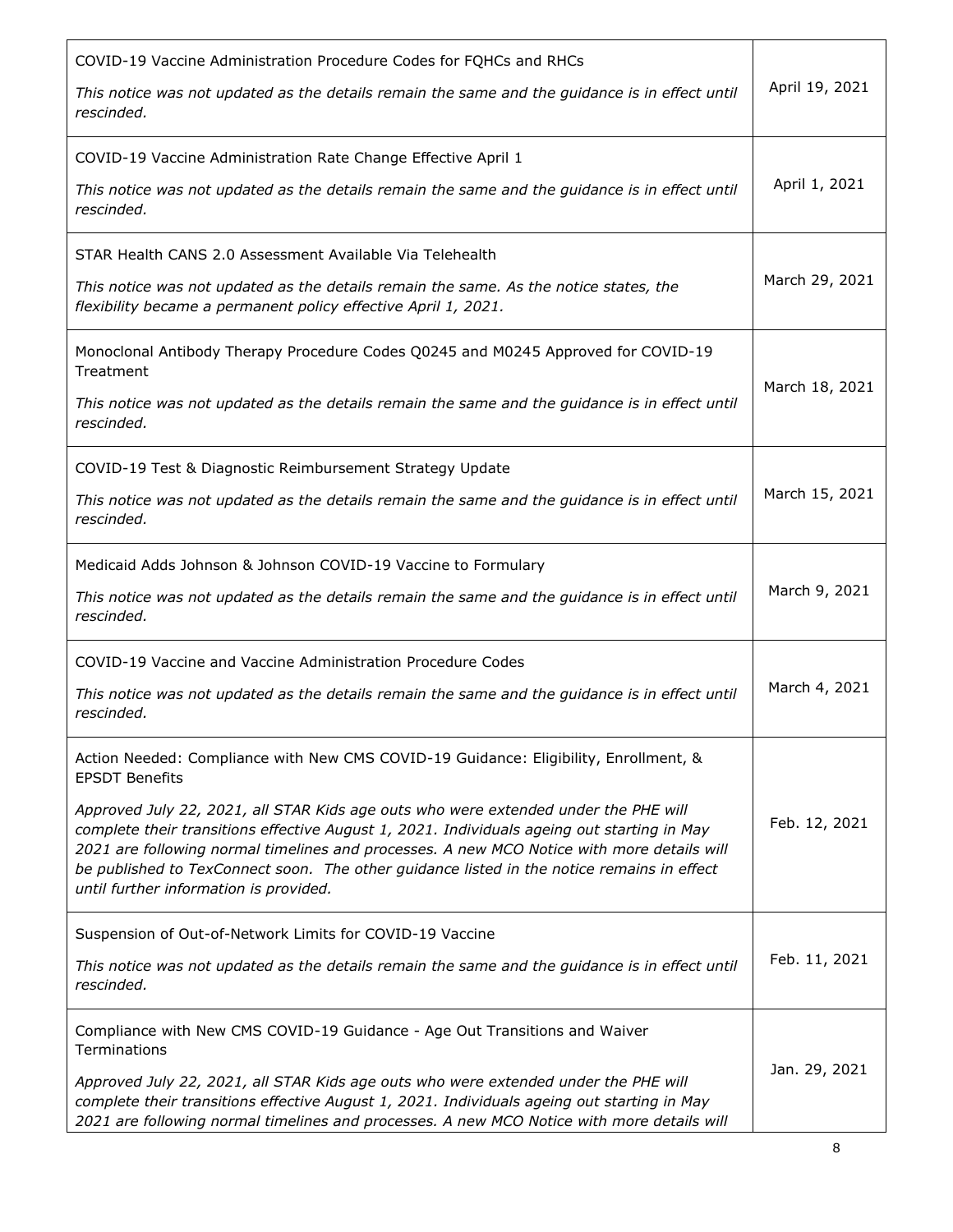| be published to TexConnect soon. The other guidance listed in the notice remains in effect<br>until further information is provided.                                                                                                                                                                       |               |
|------------------------------------------------------------------------------------------------------------------------------------------------------------------------------------------------------------------------------------------------------------------------------------------------------------|---------------|
| Emergency Extensions for Optometry Provider License Renewals<br>This notice was not updated as the extension details remain the same and the guidance is in<br>effect until rescinded.                                                                                                                     | Jan. 14, 2021 |
| Approved COVID-19 Vaccine Communication Materials for Providers and Members<br>This notice was not updated as the details remain the same and the guidance is in effect until<br>rescinded.                                                                                                                | Jan. 11, 2021 |
| COVID-19 Test & Diagnostic Reimbursement Strategy - Update<br>There is not an end date on this notice and the guidance remains in effect until rescinded. For<br>additional information, see the notice titled "COVID-19 Test & Diagnostic Reimbursement<br>Strategy Update" published on March 15, 2021." | Jan. 11, 2021 |
| COVID-19 Vaccine NDC Formulary Update<br>There is not an end date on this notice and the guidance remains in effect until rescinded.                                                                                                                                                                       | Jan. 7, 2021  |
| Additional Monoclonal Antibody Therapy Procedure Codes Approved for COVID-19 Treatment<br>There is not an end date on this notice and the guidance remains in effect until rescinded.                                                                                                                      | Jan. 4, 2021  |
| COVID-19 Vaccine Coverage Includes Moderna<br>There is not an end date on this notice and the guidance remains in effect until rescinded.                                                                                                                                                                  | Dec. 23, 2020 |
| Coverage of Casirivimab and Imdevimab under Emergency Use Authorization<br>There is not an end date on this notice and the guidance remains in effect until rescinded.                                                                                                                                     | Dec. 23, 2020 |
| COVID-19 Vaccine Administration Information<br>There is not an end date on this notice and the guidance remains in effect until rescinded.                                                                                                                                                                 | Dec. 21, 2020 |
| COVID-19 Vaccine and Vaccine Administration Procedure Codes<br>There is not an end date on this notice and the guidance remains in effect until rescinded.                                                                                                                                                 | Dec. 21, 2020 |
| Preparing Pharmacy Claim Systems for COVID Vaccines<br>There is not an end date on this notice and the guidance remains in effect until rescinded.                                                                                                                                                         | Dec. 14, 2020 |
| COVID-19 Vaccine and Vaccine Administration Procedure Codes<br>There is not an end date on this notice and the guidance remains in effect until rescinded.                                                                                                                                                 | Dec. 14, 2020 |
| Addition of Bamlanivimab as Texas Medicaid Benefit<br>There is not an end date on this notice and the guidance remains in effect until rescinded.                                                                                                                                                          | Dec. 14, 2020 |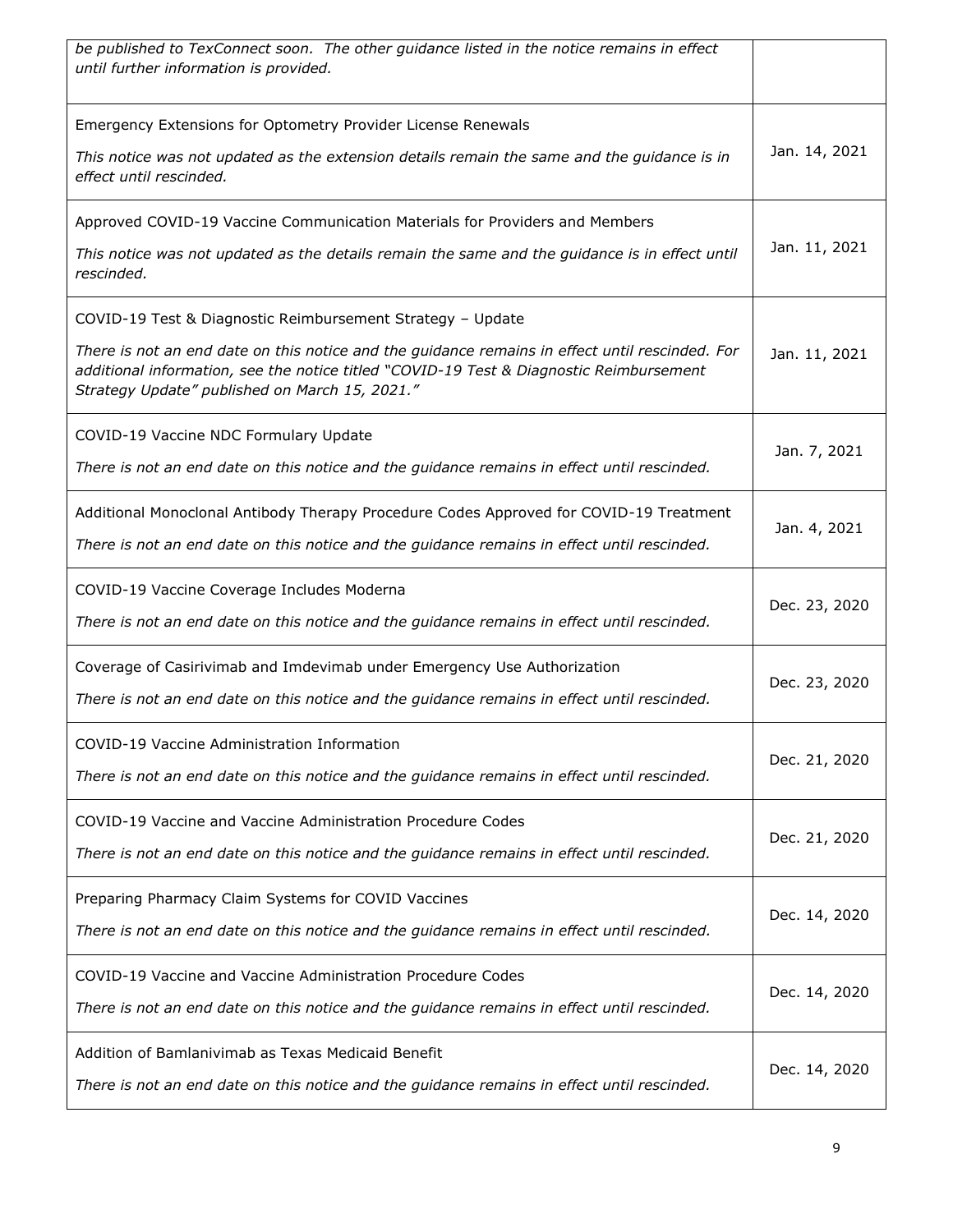| Available Resources to Provide Personal Protective Equipment for the CDS Option<br>There is not an end date on this notice and the guidance remains in effect until rescinded.                                                                                                                                     | Dec. 14, 2020 |
|--------------------------------------------------------------------------------------------------------------------------------------------------------------------------------------------------------------------------------------------------------------------------------------------------------------------|---------------|
| COVID-19 Vaccine and Vaccine Administration Codes<br>There is not an end date on this notice and the guidance remains in effect until rescinded.                                                                                                                                                                   | Dec. 10, 2020 |
| STAR+PLUS HCBS Upgrade Process for Members Who Exited a NF Due to COVID-19 Without<br>Services in Place<br>There is not an end date on this notice and the guidance remains in effect until rescinded.                                                                                                             | Nov. 24, 2020 |
| Emergency Rate Increases for NFs Effective April 1, Extended through End of Federally-<br>approved PHE<br>This notice was not updated as the extension details remain the same and the guidance is in<br>effect until rescinded.                                                                                   | Nov. 19, 2020 |
| New Coronavirus (COVID-19) Procedure Codes for the Introduction of Infusion of Therapeutics<br>There is not an end date on this notice and the guidance remains in effect until rescinded.                                                                                                                         | Nov. 10, 2020 |
| Update: STAR Kids MDCP and STAR+PLUS HCBS Interest List Releases<br>STAR+PLUS HCBS interest list releases resumed in Feb. 2021. View the MCO Notice posted on<br>Jan. 21, 2021 titled "February 2021 STAR+PLUS HCBS Interest List Release Counts by Service<br>Area". MDCP interest list release remain suspended. | Nov. 10, 2020 |
| Electronic Data Verification Scoring Results<br>This notice was not updated as the extension details remain the same and the guidance is in<br>effect until rescinded.                                                                                                                                             | Nov. 5, 2020  |
| STAR Kids MDCP Only: Process for Off-Cycle Reassessments<br>There is not an end date on this notice and the guidance remains in effect until rescinded.                                                                                                                                                            | Oct. 27, 2020 |
| STAR+PLUS HCBS Only: Process for Off-Cycle Reassessments<br>There is not an end date on this notice and the guidance remains in effect until rescinded.                                                                                                                                                            | Oct. 27, 2020 |
| Certain COVID-19 Procedure Codes Implemented Retroactively - Clarification<br>There is not an end date on this notice and the guidance remains in effect until rescinded.                                                                                                                                          | Oct. 8, 2020  |
| Aug. 4 MCO Notice Retracted: Updated Information on COVID-19 Medicaid Renewals<br>This notice was not updated as the extension details remain the same and the guidance is in<br>effect until rescinded.                                                                                                           | Oct. 6, 2020  |
| New Value Point of Origin for Admission of Visit Code "G," In Use Beginning July 1, 2020<br>There is not an end date on this notice and the guidance remains in effect until rescinded.                                                                                                                            | Oct. 1, 2020  |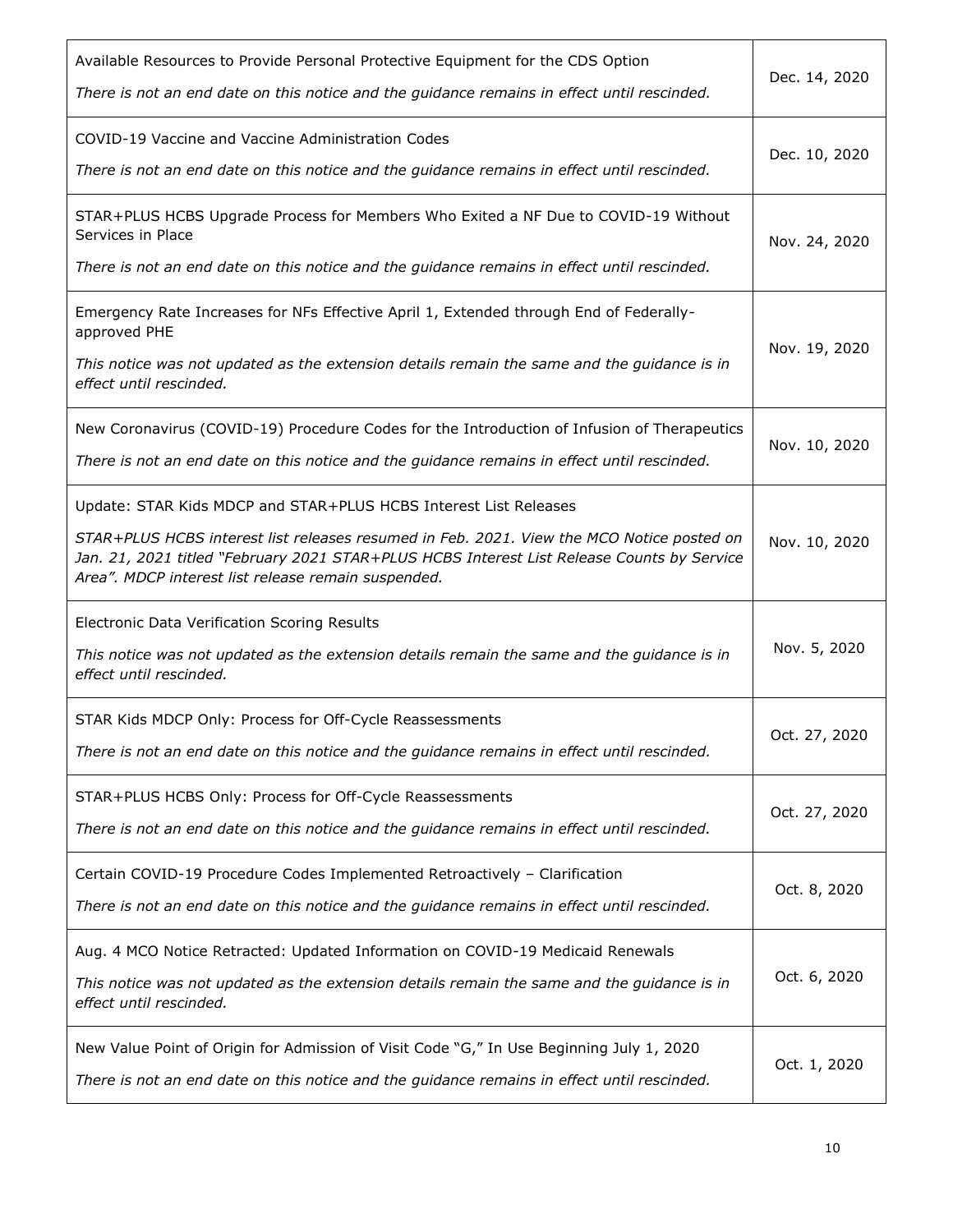| Updated Information: Spell of Illness Limitation and COVID-19<br>There is not an end date on this notice and the guidance remains in effect until rescinded.                                                                                                                                                                                                                                                        | Sept. 17, 2020 |
|---------------------------------------------------------------------------------------------------------------------------------------------------------------------------------------------------------------------------------------------------------------------------------------------------------------------------------------------------------------------------------------------------------------------|----------------|
| Updated Information: COVID-19 - Spell of Illness Limitation in STAR Health<br>This notice was not updated as the guidance remains in effect until rescinded.                                                                                                                                                                                                                                                        | Sept. 17, 2020 |
| Certain COVID-19 Procedure Codes Implemented Retroactively<br>For updated guidance, see "Certain COVID-19 Procedure Codes Implemented Retroactively -<br>Clarification" posted on Oct. 8. There is not an end date on this notice and the guidance<br>remains in effect until rescinded.                                                                                                                            | Sept. 10, 2020 |
| Emergency Rate Increases for NFs Effective April 1 Extended Through End of Federally-<br>Approved PHE<br>For updated guidance, see "Emergency Rate Increases for Nursing Facilities Effective April 1,<br>2020, Extended through End of Federally-approved PHE" notice published Nov. 19. This notice<br>was not updated as the extension details remain the same and the guidance is in effect until<br>rescinded. | Sept. 2, 2020  |
| Guidance: STAR Health Member's Changing Primary Care Provider During the Public Health<br>Emergency<br>This notice was not updated as the extension details remain the same and the guidance is in<br>effect until rescinded.                                                                                                                                                                                       | Aug. 24, 2020  |
| COVID-19 and Applicability of EPSDT for Some Adults<br>This notice was not updated as the extension details remain the same and the guidance is in<br>effect until rescinded.                                                                                                                                                                                                                                       | Aug. 17, 2020  |
| State Fiscal Year 2020 Texas Health Steps Timely Checkup Reports - Calculations During<br>COVID-19<br>This notice was not updated. As it states, timely checkup standards for SFY 2021 are<br>reinstated starting November 1, 2020.                                                                                                                                                                                 | Aug. 13, 2020  |
| Clarification to "Procedure Code Addition and Update for Coronavirus (COVID-19)"<br>There is not an end date on this notice and the guidance remains in effect until rescinded.                                                                                                                                                                                                                                     | Aug. 10, 2020  |
| Procedure Code Addition and Update for COVID-19<br>For updated guidance, see "Clarification to "Procedure Code Addition and Update for<br>Coronavirus (COVID-19)" notice published on Aug. 10. There is not an end date on this notice<br>and the guidance remains in effect until rescinded.                                                                                                                       | July 13, 2020  |
| Reprocessing Guidance for COVID-19 Related Claims<br>There is not an end date on this notice and the guidance remains in effect until rescinded.                                                                                                                                                                                                                                                                    | July 6, 2020   |
| Emergency Rate Increases for the Nursing Facilities Effective Retroactive to April 1, 2020                                                                                                                                                                                                                                                                                                                          | July 2, 2020   |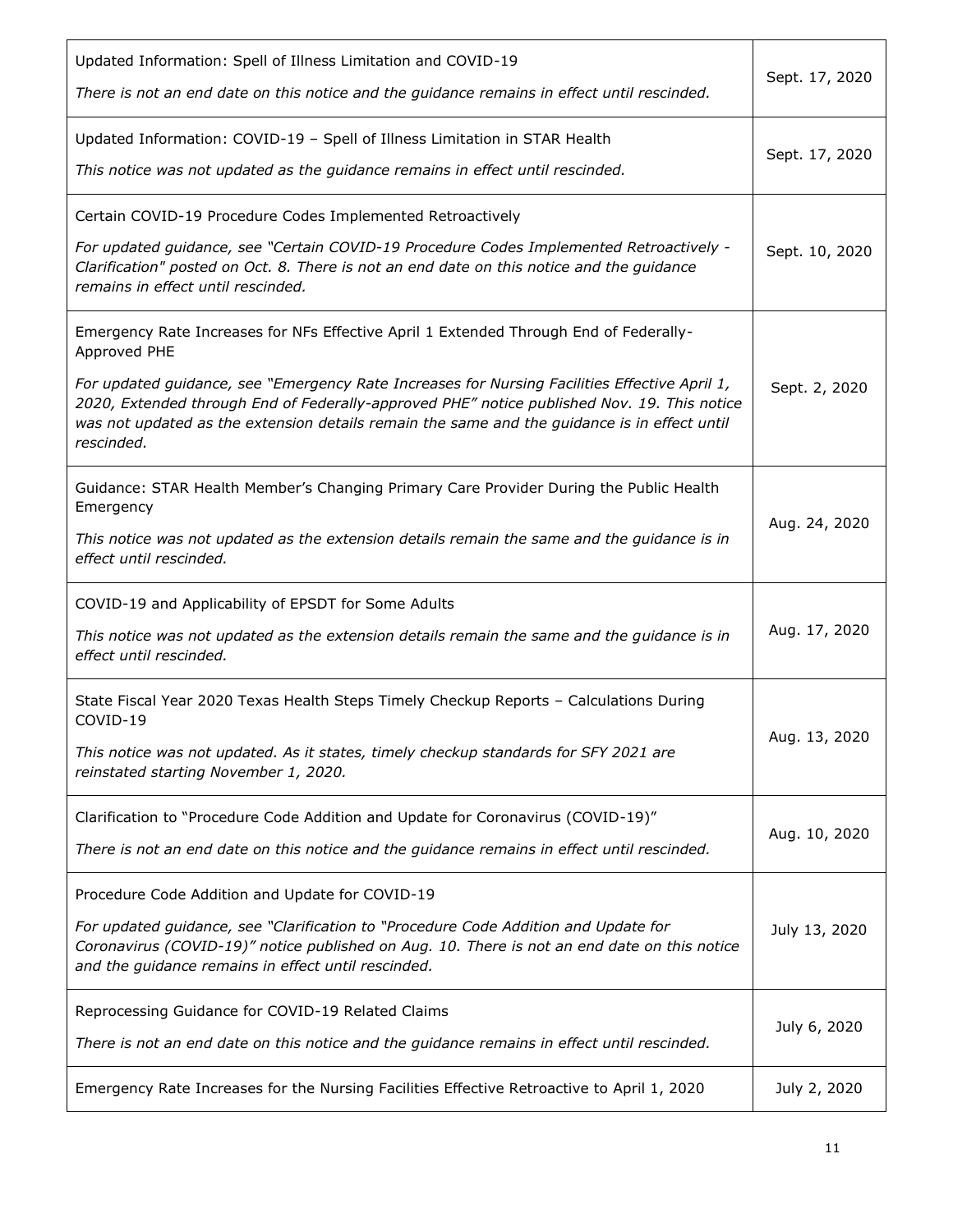| For updated guidance, see "Emergency Rate Increases for Nursing Facilities Effective April 1,<br>2020, Extended through End of Federally-approved PHE" notice published Nov. 19. This notice<br>was not updated as the extension details remain the same and the guidance is in effect until<br>rescinded.                   |                |
|------------------------------------------------------------------------------------------------------------------------------------------------------------------------------------------------------------------------------------------------------------------------------------------------------------------------------|----------------|
| Leveraging Long-Term Care Hospitals (LTCHs) During the COVID-19 Public Health Emergency<br>There is not an end date on this notice and the guidance remains in effect until rescinded.                                                                                                                                       | June 27, 2020  |
|                                                                                                                                                                                                                                                                                                                              |                |
| COVID-19 - Spell of Illness Limitation in STAR Health                                                                                                                                                                                                                                                                        | June 4, 2020   |
| For updated guidance, see "Updated Information: COVID-19 - Spell of Illness Limitation in<br>STAR Health" notice published on Sept. 17.                                                                                                                                                                                      |                |
| Spell of Illness Limitation and COVID-19                                                                                                                                                                                                                                                                                     |                |
| For updated guidance, see "Updated Information: Spell of Illness Limitation and COVID-19"<br>notice published on Sept. 17.                                                                                                                                                                                                   | June 4, 2020   |
| COVID-19 and Applicability of EPSDT for Some Adults in STAR and STAR Health                                                                                                                                                                                                                                                  |                |
| This notice was not updated as the extension details remain the same and the guidance is in<br>effect until rescinded.                                                                                                                                                                                                       | June 2, 2020   |
| Two MCO Notices Retracted: April 3, 2020 MDCP and STAR+PLUS HCBS Interest List Releases                                                                                                                                                                                                                                      |                |
| STAR+PLUS HCBS interest list releases resumes in Feb. 2021. For the most current<br>information, view the MCO Notice posted on Jan. 21, 2021 titled "February 2021 STAR+PLUS<br>HCBS Interest List Release Counts by Service Area". MDCP interest list release remain<br>suspended.                                          | May 28, 2020   |
| Service Planning for Pregnant Women During COVID-19                                                                                                                                                                                                                                                                          |                |
| There is not an end date on this notice and the guidance remains in effect until rescinded.                                                                                                                                                                                                                                  | May 22, 2020   |
| COVID-19: Service-Level Changes Resulting from Telehealth and Telephonic Visits                                                                                                                                                                                                                                              | May 7, 2020    |
| There is not an end date on this notice and the guidance remains in effect until rescinded.                                                                                                                                                                                                                                  |                |
| Money Follows the Person Process for Nursing Facility Residents                                                                                                                                                                                                                                                              |                |
| Effective July 31, 2021, this flexibility is no longer needed as it is allowable under current MFP<br>policy.                                                                                                                                                                                                                | May 5, 2020    |
| COVID-19 Guidance: STAR Kids Age-Outs that Transitioned on April 1, 2020                                                                                                                                                                                                                                                     |                |
| For updated guidance, see the notice titled "Action Needed: Compliance with New CMS<br>COVID-19 Guidance: Eligibility, Enrollment, & EPSDT Benefits" posted on Feb. 12, 2021, and<br>the notice tilted "Compliance with New CMS COVID-19 Guidance - Age Out Transitions and<br>Waiver Terminations" posted on Jan. 29, 2021. | April 23, 2020 |
| MCO COVID-19 Guidance: Telehealth for Physical, Occupational, and Speech Therapy                                                                                                                                                                                                                                             | April 10, 2020 |
| There is not an end date on this notice and the guidance remains in effect until rescinded.                                                                                                                                                                                                                                  |                |
| COVID-19 Guidance: Amend the GR Process for Services that Exceed the Program Cost Limit                                                                                                                                                                                                                                      | March 26, 2020 |